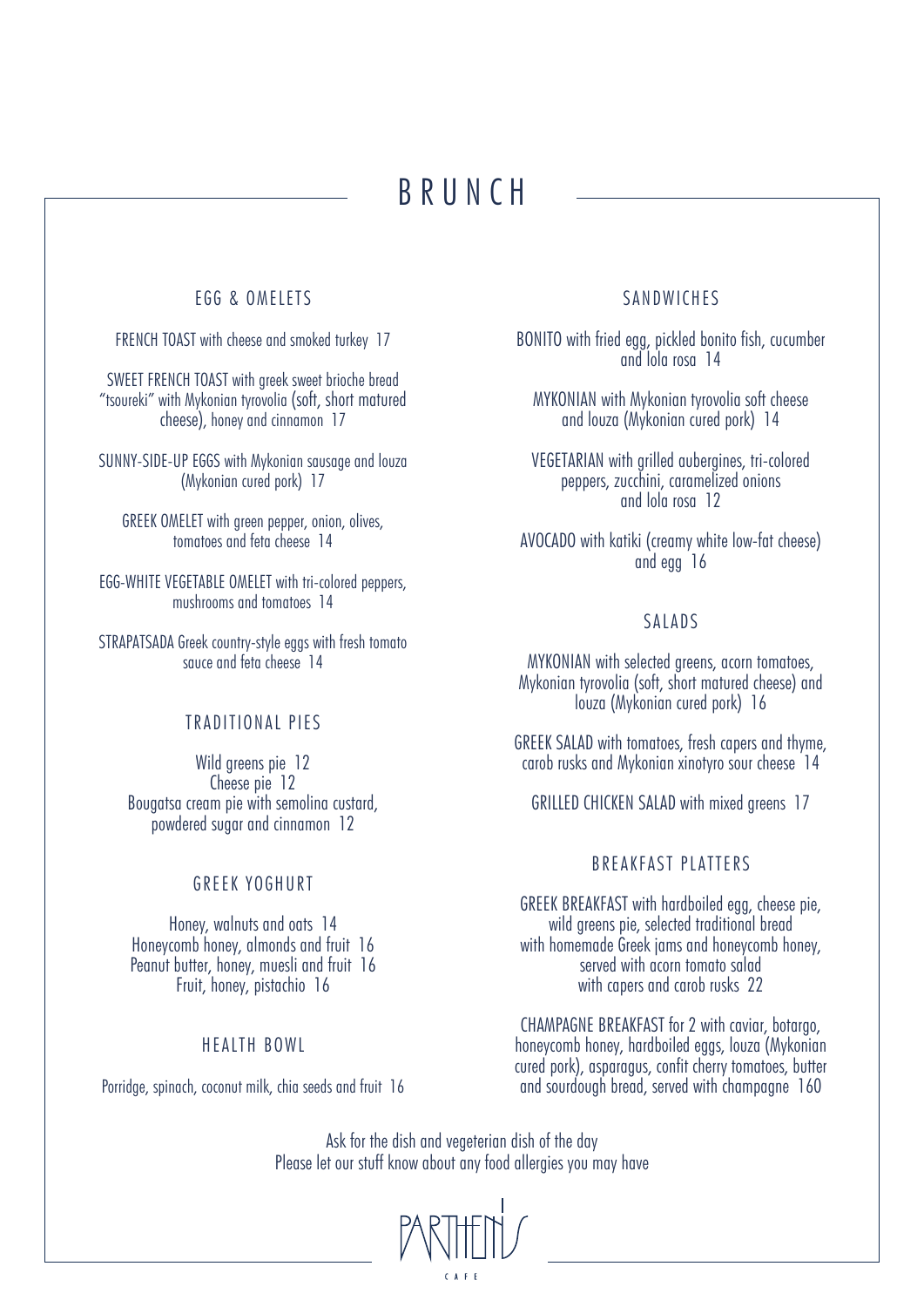# ALL-DAY MENU

### SAVORY PLATTERS

Cheese platter with three different flavors of gruyere cheese, with truffle, pepper and wine, San Michali medium hard yellow cheese from Syros, dried fruit, olive paste, sundried tomato paste, crostini and rusks 24

> Dip trilogy with aubergine dip, hummus, ajvar with red bell peppers from Florina and pitta bread 16

Greek meze with pickled bonito fish, olives, cucumber, louza (Mykonian cured pork) and rusk spread with kopanisti (spicy Mykonian cheese) 18

# SWEET PLATTERS

Fruit platter with variety of seasonal fruit 20

Greek dessert platter with baklava, amygdalota (almond Cycladic desert), pasteli (ancient Greek dessert with sesame and honey), loukoumi (Turkish delight) and Greek fruit preserves 22

# DESSERTS

Vanilla submarine (a nugget of vanilla or mastic-flavored sugar paste dipped in a glass of cold water) 8

Greek fruit preserves (bergamot, fig or morello cherry) 10

Ice cream 10

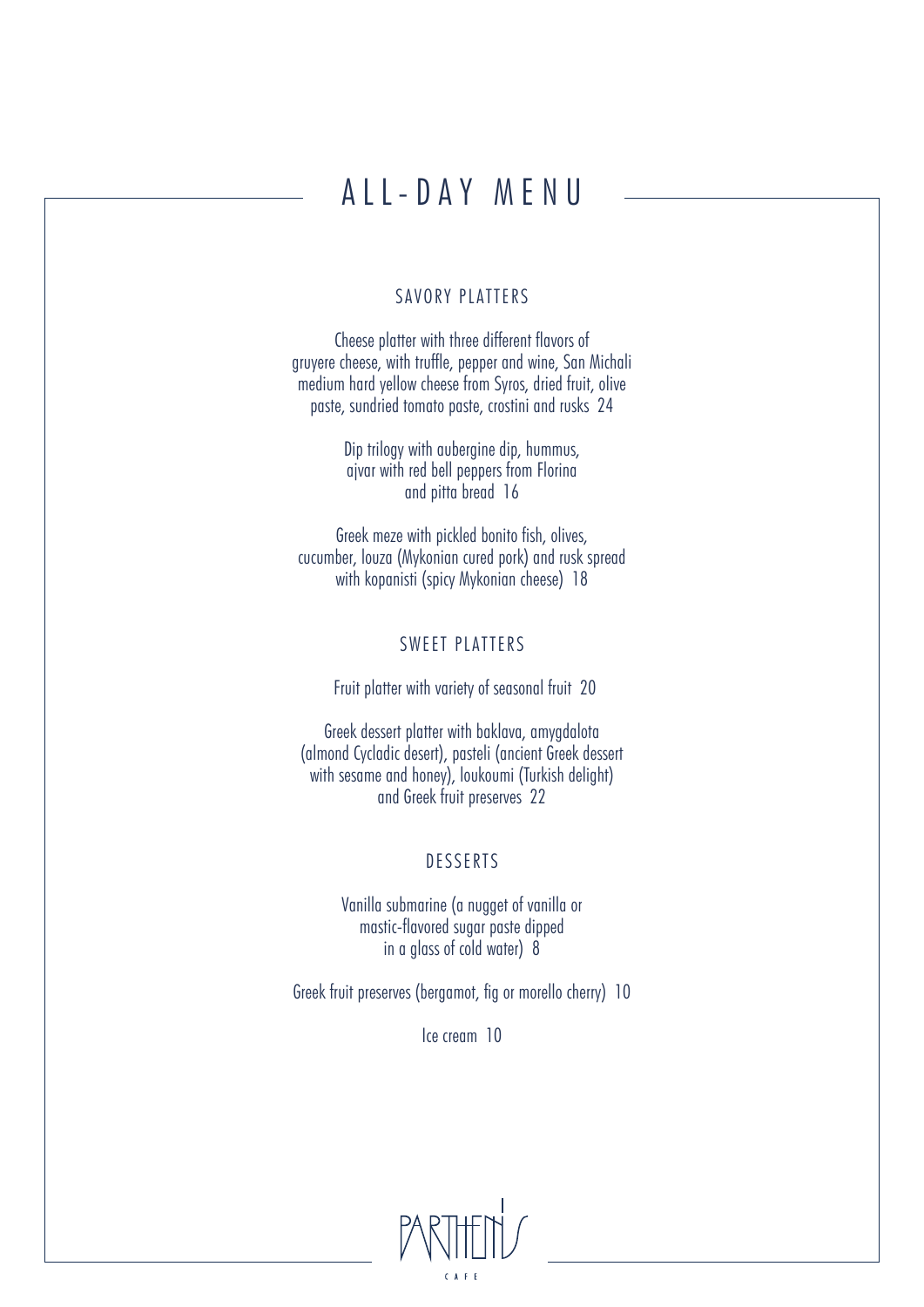# SIGNATURE COCKTAILS

PARTHENIS GREEK ELIXIR Greek botanical spirit, orange juice, pineapple bio, lime, orgeat syrup bio 18

**TSIPOURAKI** tsipouro (traditional Greek spirit), grape juice bio, pink grapefruit juice, orange juice, lemon, cardamom, Greek honey 18

MYKONOS LOVE black rum, spiced rum, passion fruit, lime, bitter almond syrup bio, ginger, mint 18

WATERMELON MOJITO rum, watermelon, lime, demerara sugar, mint 18

HIBISCUS vodka, hibiscus, orange, cinnamon, demerara syrup, mint 18

PINEAPPLE COCONUT MARGARITA tequila Reposado, pineapple-orange-lime juices, coconut (low calorie) 18

BASIL KING Greek gin with Mediterranean herbs, ginger syrup, lime, basil 18

SUMMER BOURBON bourbon, amaretto, blackberry, blueberry, ginger, demerara syrup, lemon, ginger ale bio 18

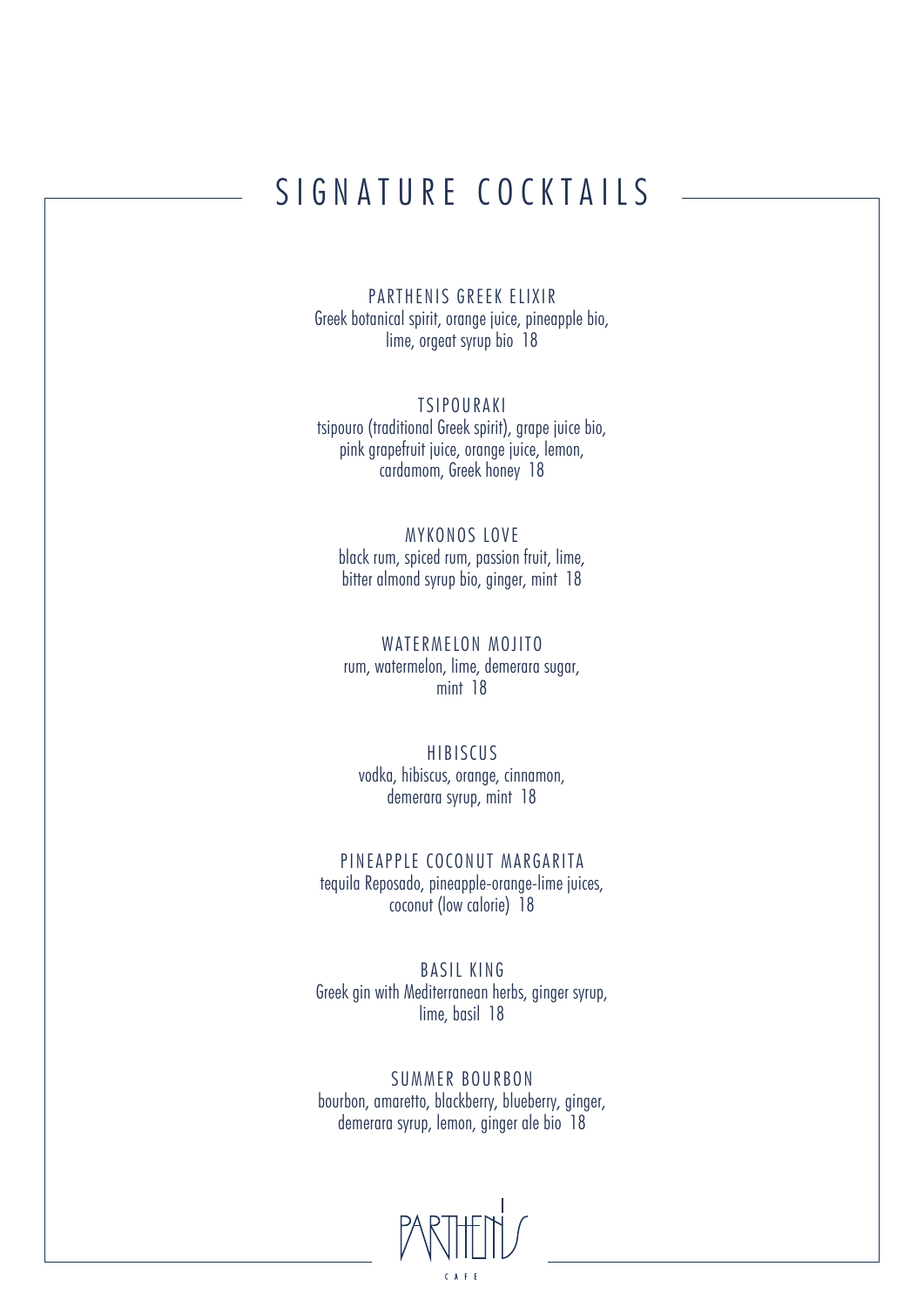# DRINKS

### COCKTAILS

Mojito 16 Pimm's cup Greek version 16 Daiquiri 16 Margarita 16 Aperol Spritz 16 Caipirinha 16 Negroni 16 Orange Bloody Mary 16 Moscow Mule 16 Espresso Martini 16 Porn Star Martini 16 Paloma 16 Mimosa 16

### SPIRITS

Absolute vodka 12 Grey Goose vodka 15 Belvedere vodka 15 Tanqueray gin 12

Hendrick's gin 15 Monkey 47 gin 15 Mataroa gin 15 Mataroa pink gin 15

Plantation Blanco rum 12 Plantation Dark Original rum 15 Plantation OFTD rum 15 Diplomatico rum 15 Bacardi Blanco rum 12 Bacardi Oakheard rum 12

Martini Bianco vermouth 12 Martini Extra Dry vermouth 12 Antica Formula vermouth 12 Ottos Athens vermouth 12

Black Label whiskey 15 Gold Label whiskey 18 Oban whiskey 18 Lagavulin whiskey 18 Woodford Reserve whiskey 15 Tullamore Dew whiskey 18 Jameson whiskey 12 El Jimador Blanco tequila 12 El Jimador Reposado tequila 12 Don Julio Blanco tequila 18 Don Julio Reposado tequila 18 Patron Silver tequila 18 Skinos Mastiha liqueur 12 Dissarono liqueur 12 Malibu liqueur 12 Kalhua liqueur 12 Jagermeister liqueur 12 Campari liqueur 12 Aperol liqueur 12 Italicus liqueur 12 Limoncello liqueur 12 Pitu cashaca 12 Metaxa 5\* brandy 12 Ouzo 200ml 10 Tsipouro 200ml 10 Shot 6

Special shot 8

# BEERS

Nissos lager bio 8 Jasmine IPA 8 Alfa lager 6 Stella Artois pilsner 6

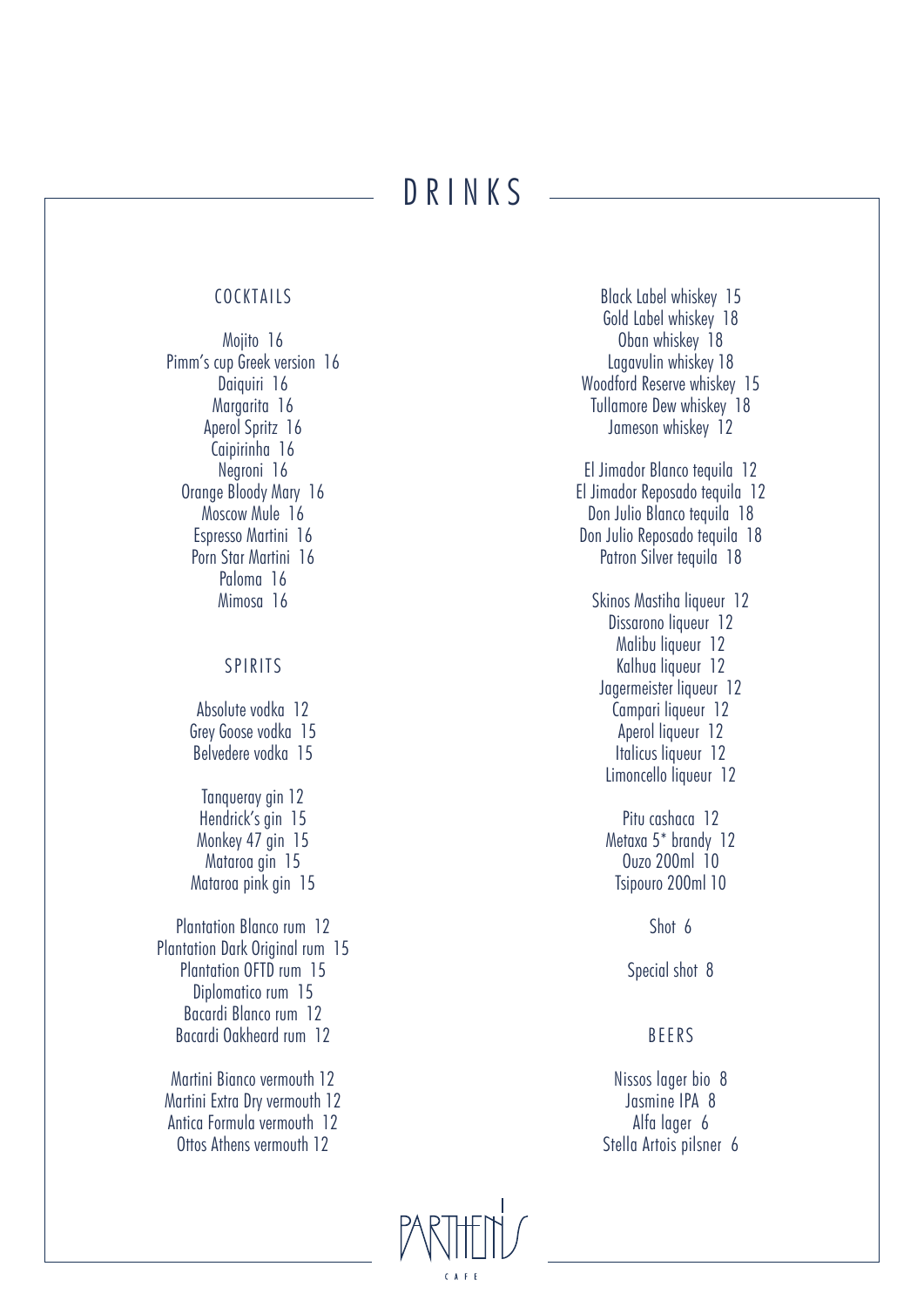# NON-ALCOHOLIC BEVERAGES

### COFFEES

Greek coffee single 3 Greek coffee double 5 Espresso single 3 Espresso double 5 Cappuccino 5 Cappuccino double 6,5 Latte 4,5 Cold brew 8 Cold brew latte 10 Macchiato single 4 Macchiato double 5,5 Freddo espresso 5 Freddo cappuccino 6 Frappe / Nescafé 5 Hot chocolate 6 Cold chocolate 6

Extra coffee shot  $+1$ Coconut or almond milk  $+0.5$ All our coffees are organic Brazilian 100% Arabica (except for the greek coffee and cold brew) Decaf option available

### TEA & HERBS

Assam black tea bio 5 Earl Grey bio 5 Sencha green tea bio 5 Greek herbal mix 6

### ICED TEA

Hibiscus 6 Black tea bio with fresh lemon 5

# JUICES

Orange 6 Orange and turmeric 6,5 Homemade ginger lemonade (cold or hot) 8 SUMMER (watermelon, mint, lime) 8 GREEN (green apple, cucumber, celery, spinach, ginger, lemon) 9

### **SMOOTHIES**

RED PASSION (banana, strawberry, passion fruit, orange, yogurt, mint) 9 PROTEIN (coconut milk, banana, dates, oats, peanut butter, brown rice protein bio, cacao bio) 9

### REFRESHMENTS

Soft drinks 6 Three Cents carbonated beverages 8 Sparkling water 250ml 6 Sparkling water 750ml 8 Still water 1lt 5

### MOCKTAILS

PARTHENIS (pineapple bio, lime, bitter almond syrup, cinnamon, mint, ginger ale bio) 14 Virgin Watermelon Mojito 12 Virgin Orange Bloody Mary 14